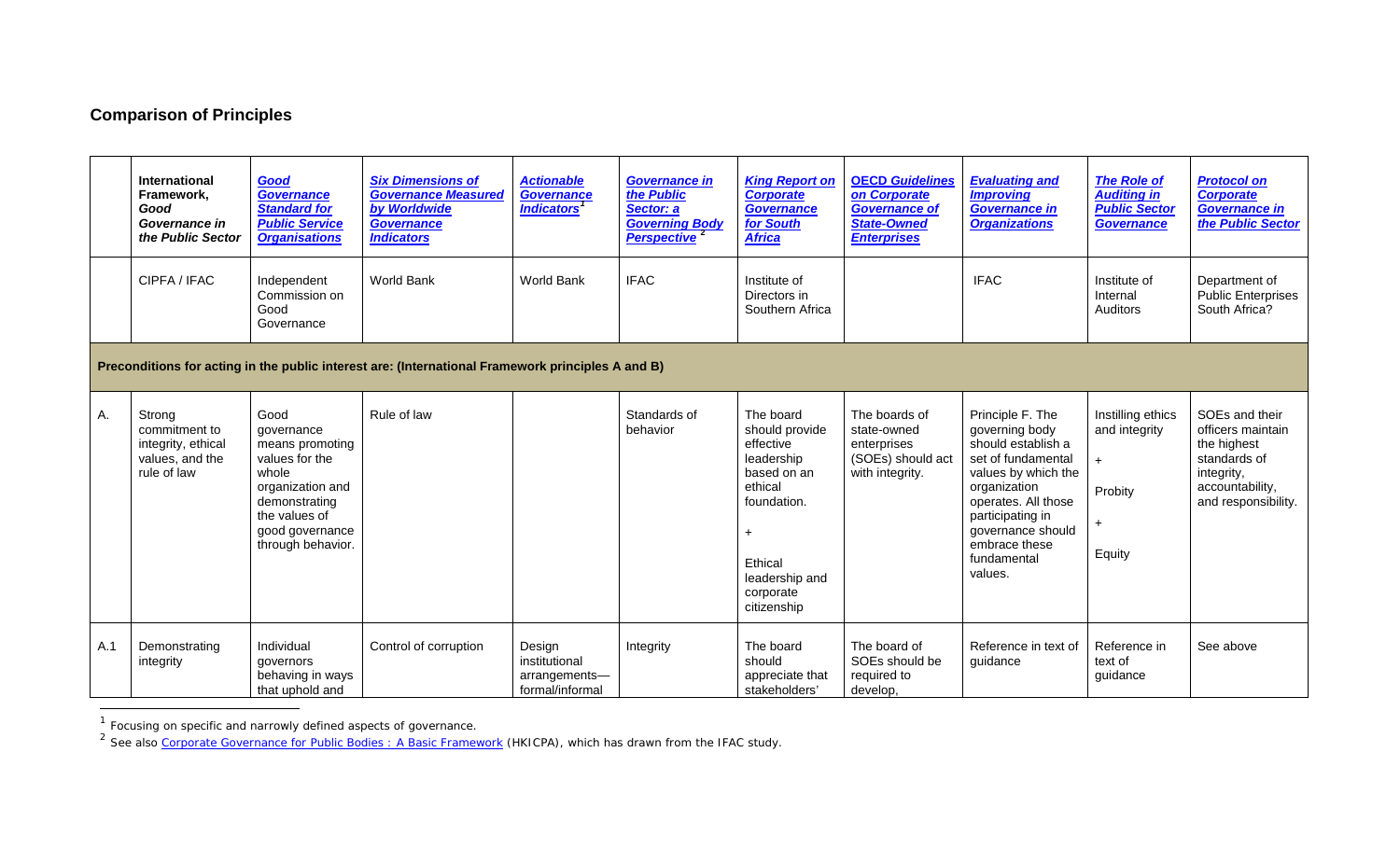|     | <b>International</b><br>Framework.<br>Good<br>Governance in<br>the Public Sector | Good<br>Governance<br><b>Standard for</b><br><b>Public Service</b><br><b>Organisations</b>            | <b>Six Dimensions of</b><br><b>Governance Measured</b><br>by Worldwide<br><b>Governance</b><br><b>Indicators</b> | <b>Actionable</b><br>Governance<br><b>Indicators</b> | <b>Governance in</b><br>the Public<br>Sector: a<br><b>Governing Body</b><br>Perspective <sup>2</sup> | <b>King Report on</b><br><b>Corporate</b><br><b>Governance</b><br>for South<br><b>Africa</b>                                                                    | <b>OECD Guidelines</b><br>on Corporate<br><b>Governance of</b><br><b>State-Owned</b><br><b>Enterprises</b> | <b>Evaluating and</b><br><b>Improving</b><br><b>Governance in</b><br><b>Organizations</b>  | <b>The Role of</b><br><b>Auditing in</b><br><b>Public Sector</b><br><b>Governance</b> | <b>Protocol on</b><br><b>Corporate</b><br><b>Governance in</b><br>the Public Sector |
|-----|----------------------------------------------------------------------------------|-------------------------------------------------------------------------------------------------------|------------------------------------------------------------------------------------------------------------------|------------------------------------------------------|------------------------------------------------------------------------------------------------------|-----------------------------------------------------------------------------------------------------------------------------------------------------------------|------------------------------------------------------------------------------------------------------------|--------------------------------------------------------------------------------------------|---------------------------------------------------------------------------------------|-------------------------------------------------------------------------------------|
|     |                                                                                  | exemplify<br>effective<br>governance.                                                                 |                                                                                                                  | rules governing<br>the operation of<br>agents.       |                                                                                                      | perceptions<br>affect the<br>company's<br>reputation.                                                                                                           | implement, and<br>communicate<br>compliance<br>programs for<br>internal codes of<br>ethics.                |                                                                                            |                                                                                       |                                                                                     |
| A.2 | Strong<br>commitment to<br>ethical values                                        | Putting<br>organizational<br>values into<br>practice                                                  |                                                                                                                  |                                                      | Reference in text<br>of guidance                                                                     | Ethical<br>leadership and<br>corporate<br>citizenship                                                                                                           | Reference in text<br>of guidance                                                                           | Reference in text of<br>guidance                                                           | Reference in<br>text of<br>guidance                                                   | SOEs should<br>implement a code<br>of ethics.                                       |
| A.3 | Strong<br>commitment to the<br>rule of law                                       | Reference in text<br>of guidance                                                                      | Rule of law                                                                                                      | See above                                            | Reference in text<br>of guidance                                                                     | The board<br>should ensure<br>the company<br>complies with<br>applicable laws<br>and considers<br>adherence to<br>non-binding<br>rules, codes,<br>and standards | Reference in text<br>of guidance                                                                           |                                                                                            | Reference in<br>text of<br>guidance                                                   | Reference in text<br>of guidance -<br>role of the board                             |
|     |                                                                                  |                                                                                                       |                                                                                                                  |                                                      |                                                                                                      |                                                                                                                                                                 |                                                                                                            |                                                                                            |                                                                                       |                                                                                     |
| В.  | Openness and<br>stakeholder<br>engagement                                        | Good<br>governance<br>means engaging<br>stakeholders and<br>making<br>accountability<br>real.<br>Good | Voice and accountability                                                                                         |                                                      | Openness and<br>accountability                                                                       | Transparent<br>and effective<br>communication<br>with<br>stakeholders is<br>essential for<br>building and<br>maintaining<br>trust and                           | SOEs should<br>develop an active<br>policy of<br>communication<br>with all<br>shareholders.                | Good governance<br>should<br>appropriately<br>balance the<br>interests of<br>stakeholders. |                                                                                       | Reference in text<br>of guidance $-$<br>board and<br>shareholder<br>relationship    |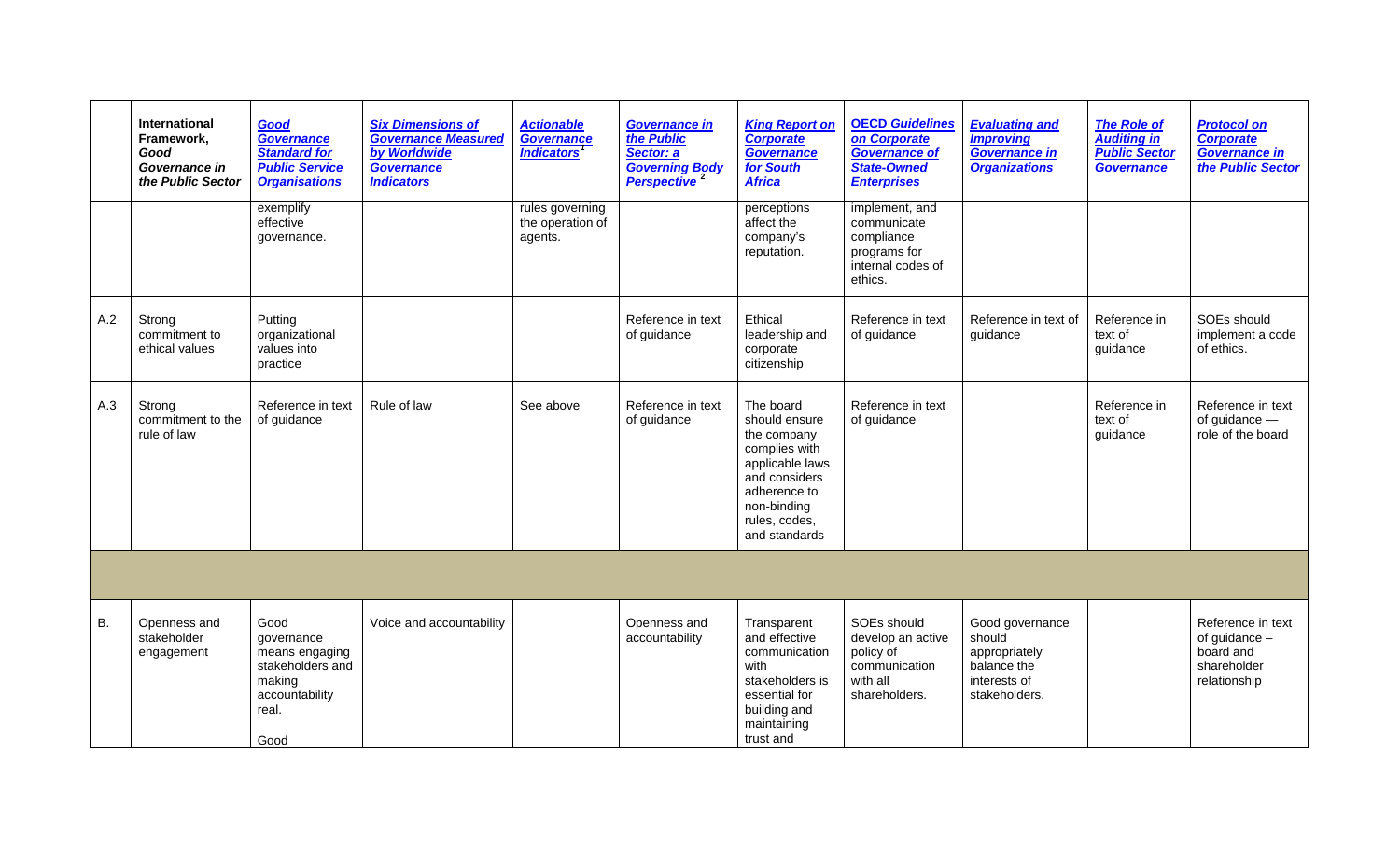|            | <b>International</b><br>Framework,<br>Good<br>Governance in<br>the Public Sector | Good<br>Governance<br><b>Standard for</b><br><b>Public Service</b><br><b>Organisations</b>                    | <b>Six Dimensions of</b><br><b>Governance Measured</b><br>by Worldwide<br>Governance<br><b>Indicators</b> | <b>Actionable</b><br>Governance<br><b>Indicators</b> | <b>Governance in</b><br>the Public<br>Sector: a<br><b>Governing Body</b><br><b>Perspective</b> | <b>King Report on</b><br><b>Corporate</b><br><b>Governance</b><br>for South<br><b>Africa</b>                                                                                   | <b>OECD Guidelines</b><br>on Corporate<br><b>Governance of</b><br>State-Owned<br><b>Enterprises</b>      | <b>Evaluating and</b><br><b>Improving</b><br><b>Governance in</b><br><b>Organizations</b>                                                    | <b>The Role of</b><br><b>Auditing in</b><br><b>Public Sector</b><br><b>Governance</b> | <b>Protocol on</b><br><b>Corporate</b><br><b>Governance in</b><br>the Public Sector                                                      |
|------------|----------------------------------------------------------------------------------|---------------------------------------------------------------------------------------------------------------|-----------------------------------------------------------------------------------------------------------|------------------------------------------------------|------------------------------------------------------------------------------------------------|--------------------------------------------------------------------------------------------------------------------------------------------------------------------------------|----------------------------------------------------------------------------------------------------------|----------------------------------------------------------------------------------------------------------------------------------------------|---------------------------------------------------------------------------------------|------------------------------------------------------------------------------------------------------------------------------------------|
|            |                                                                                  | governance also<br>means being<br>clear about the<br>relationships<br>between<br>governors and<br>the public. |                                                                                                           |                                                      |                                                                                                | confidence.                                                                                                                                                                    |                                                                                                          |                                                                                                                                              |                                                                                       |                                                                                                                                          |
| <b>B.1</b> | Openness                                                                         | Reference in text<br>of guidance                                                                              |                                                                                                           |                                                      | Commitment to<br>openness                                                                      | See above                                                                                                                                                                      | SOEs should<br>observe a high<br>degree of<br>transparency<br>toward all<br>shareholders.                | Reference in text of<br>guidance                                                                                                             | Transparency                                                                          | Reference in text<br>of guidance -<br>keeping the<br>shareholder<br>informed                                                             |
| B.2        | Engaging<br>individual citizens<br>and service users<br>effectively              | Taking an active<br>and planned<br>approach to<br>dialogue with,<br>and<br>accountability to,<br>the public.  |                                                                                                           |                                                      | Communication<br>with stakeholders                                                             | The board<br>should oversee<br>the<br>establishment of<br>mechanisms<br>and processes<br>that support<br>stakeholders in<br>constructive<br>engagement<br>with the<br>company. | <b>Relations with</b><br>stakeholders                                                                    | Reference in text of<br>$quidance -$<br>stakeholders<br>should be<br>encouraged to<br>express their<br>legitimate interests<br>and concerns. |                                                                                       | Reference in text<br>of guidance                                                                                                         |
| <b>B.3</b> | Engaging<br>comprehensively<br>with institutional<br>stakeholders                | Engaging<br>effectively with<br>institutional<br>stakeholders<br>$\ddot{}$<br>Understanding                   |                                                                                                           |                                                      | Reference in text<br>of guidance                                                               | The board<br>should delegate<br>to management<br>proactively<br>dealing with<br>stakeholder<br>relationships.                                                                  | SOEs should<br>develop an active<br>policy of<br>communication<br>and consultation<br>with shareholders. | Reference in text of<br>guidance                                                                                                             | Reference in<br>text of<br>guidance                                                   | Required<br>standards of<br>disclosure should<br>be satisfied and,<br>in particular,<br>timely disclosure<br>is to be made by<br>SOEs of |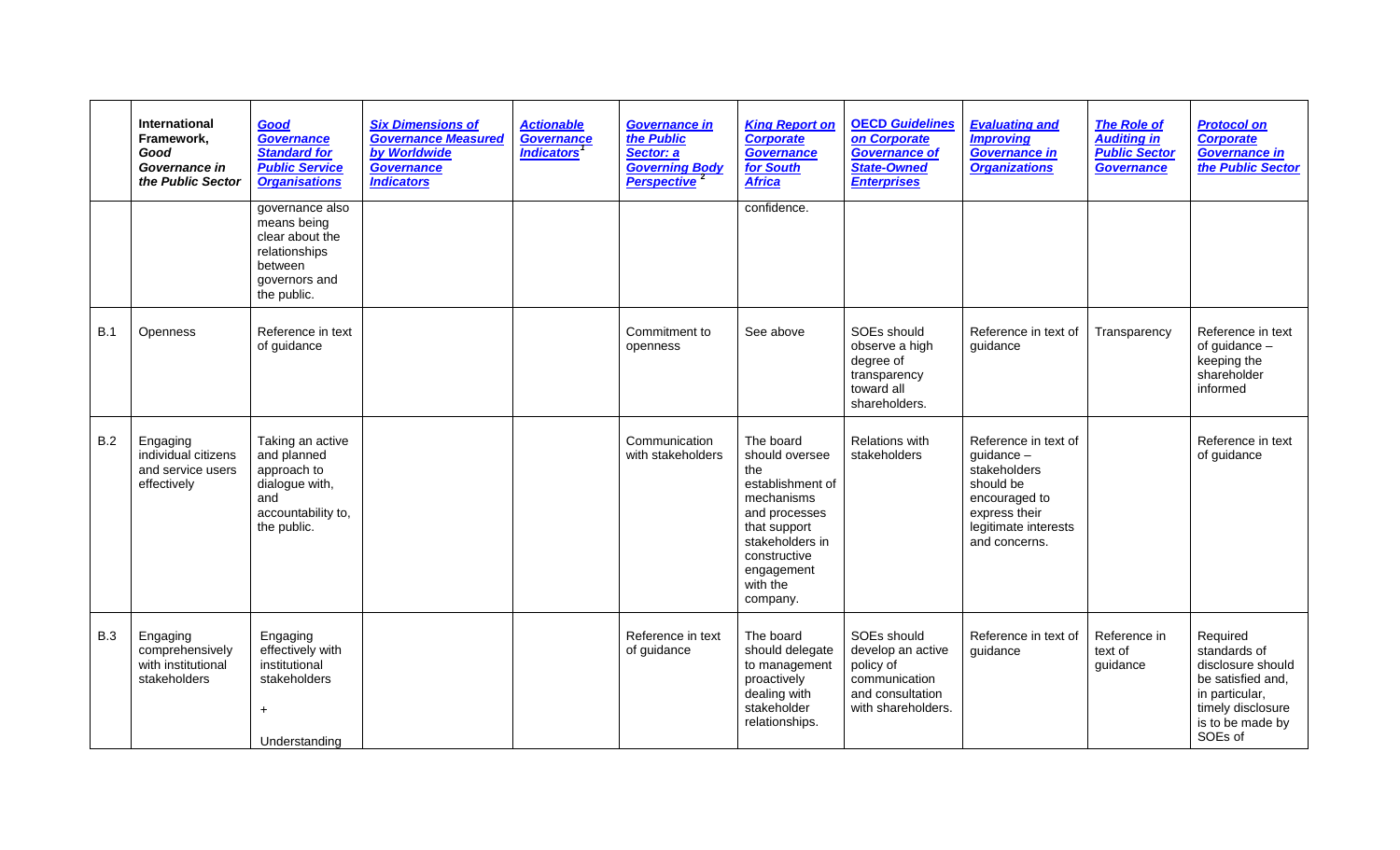|     | International<br>Framework,<br>Good<br>Governance in<br>the Public Sector                                       | Good<br>Governance<br><b>Standard for</b><br><b>Public Service</b><br><b>Organisations</b><br>formal and<br>informal<br>accountability<br>relationships | <b>Six Dimensions of</b><br><b>Governance Measured</b><br>by Worldwide<br><b>Governance</b><br><b>Indicators</b> | <b>Actionable</b><br><b>Governance</b><br><b>Indicators</b> | <b>Governance in</b><br>the Public<br>Sector: a<br><b>Governing Body</b><br>Perspective <sup>2</sup> | <b>King Report on</b><br><b>Corporate</b><br>Governance<br>for South<br><b>Africa</b>                                 | <b>OECD Guidelines</b><br>on Corporate<br><b>Governance of</b><br><b>State-Owned</b><br><b>Enterprises</b> | <b>Evaluating and</b><br><b>Improving</b><br><b>Governance in</b><br><b>Organizations</b>                               | <b>The Role of</b><br><b>Auditing in</b><br><b>Public Sector</b><br><b>Governance</b> | <b>Protocol on</b><br><b>Corporate</b><br><b>Governance in</b><br>the Public Sector<br>information, which<br>may affect the<br>shareholder value<br>or which may<br>influence<br>government<br>decisions in<br>relation to the<br>SOE. |
|-----|-----------------------------------------------------------------------------------------------------------------|---------------------------------------------------------------------------------------------------------------------------------------------------------|------------------------------------------------------------------------------------------------------------------|-------------------------------------------------------------|------------------------------------------------------------------------------------------------------|-----------------------------------------------------------------------------------------------------------------------|------------------------------------------------------------------------------------------------------------|-------------------------------------------------------------------------------------------------------------------------|---------------------------------------------------------------------------------------|----------------------------------------------------------------------------------------------------------------------------------------------------------------------------------------------------------------------------------------|
|     |                                                                                                                 |                                                                                                                                                         | Achieving good governance in the public sector also requires : (International Framework principles C to G)       |                                                             |                                                                                                      |                                                                                                                       |                                                                                                            |                                                                                                                         |                                                                                       |                                                                                                                                                                                                                                        |
| C.  | Defining good<br>governance in<br>terms of<br>sustainable<br>economic, social,<br>and environmental<br>benefits | Good<br>qovernance<br>means Being<br>clear about the<br>organization's<br>purpose and its<br>intended<br>outcomes for<br>citizens and<br>service users  | Government<br>effectiveness                                                                                      |                                                             | Reference in text<br>of guidance                                                                     | The board<br>should ensure<br>that the<br>company is, and<br>is seen to be, a<br>responsible<br>corporate<br>citizen. | Reference in text<br>of guidance                                                                           | Principle A. The<br>creation and<br>optimization of<br>sustainable value<br>should be the<br>objective of<br>governance | Setting<br>direction                                                                  | Executive<br>authority should<br>exercise policy<br>control over SOEs<br>consistent with<br>their<br>accountability to<br>Parliament and<br>the public.                                                                                |
| C.1 | Defining outcomes                                                                                               | Good<br>governance<br>means focusing<br>on the<br>organization's<br>purpose and on<br>outcomes for<br>citizens and<br>service users.                    |                                                                                                                  |                                                             | Setting direction                                                                                    | Reference in<br>text of guidance                                                                                      | Reference in text<br>of guidance                                                                           | Reference in text of<br>guidance                                                                                        | Reference in<br>text of<br>guidance                                                   | Reference in text<br>of guidance-<br>executive<br>authority should<br>set clear<br>objectives                                                                                                                                          |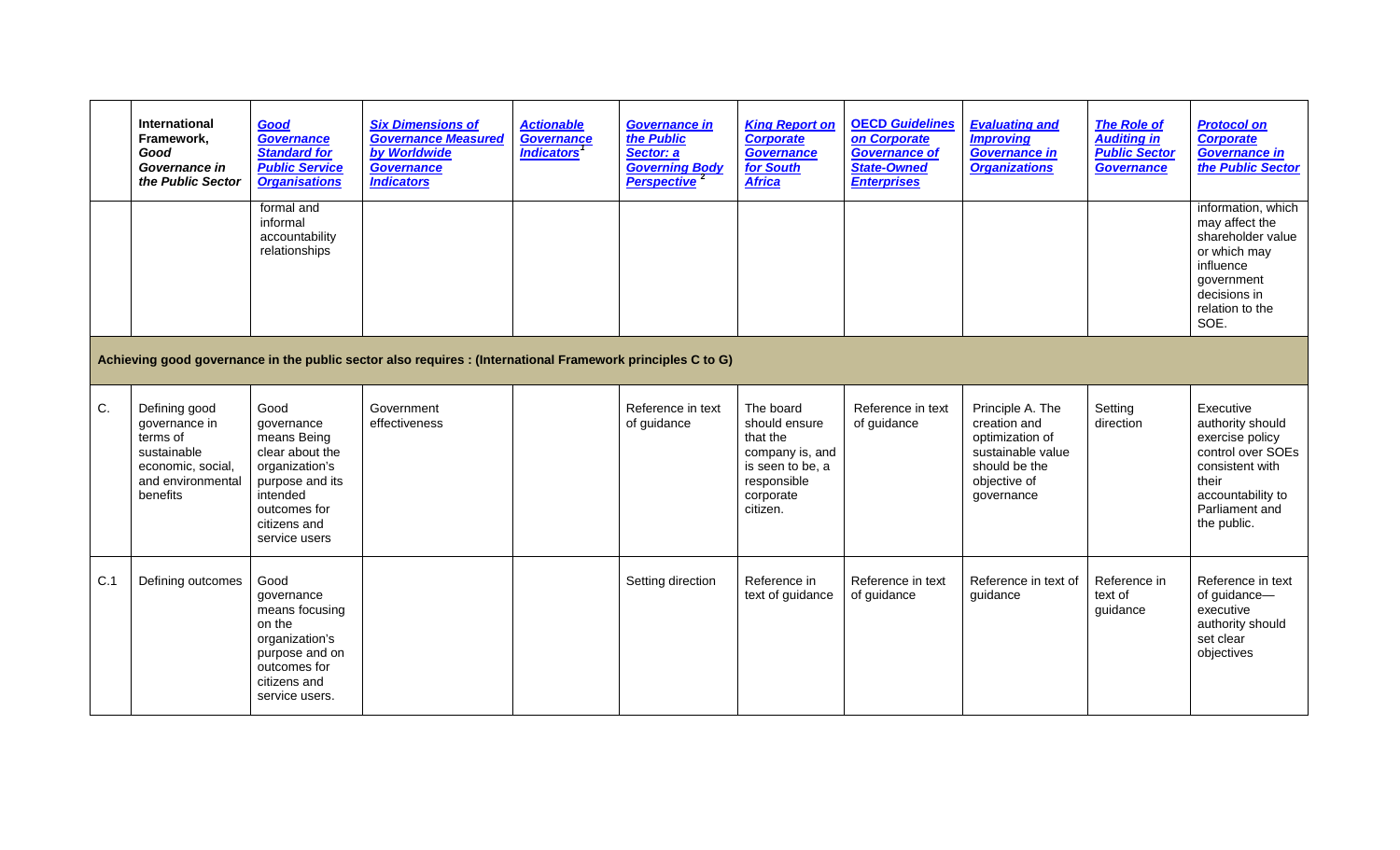|     | International<br>Framework,<br>Good<br>Governance in<br>the Public Sector                              | Good<br><b>Governance</b><br><b>Standard for</b><br><b>Public Service</b><br><b>Organisations</b>       | <b>Six Dimensions of</b><br><b>Governance Measured</b><br>by Worldwide<br><b>Governance</b><br><b>Indicators</b> | <b>Actionable</b><br>Governance<br><b>Indicators</b> | <b>Governance in</b><br>the Public<br>Sector: a<br><b>Governing Body</b><br>Perspective <sup>2</sup> | <b>King Report on</b><br><b>Corporate</b><br>Governance<br><b>for South</b><br><b>Africa</b> | <b>OECD Guidelines</b><br>on Corporate<br><b>Governance of</b><br><b>State-Owned</b><br><b>Enterprises</b> | <b>Evaluating and</b><br><b>Improving</b><br><b>Governance in</b><br><b>Organizations</b> | <b>The Role of</b><br><b>Auditing in</b><br><b>Public Sector</b><br><b>Governance</b> | <b>Protocol on</b><br><b>Corporate</b><br><b>Governance in</b><br>the Public Sector |
|-----|--------------------------------------------------------------------------------------------------------|---------------------------------------------------------------------------------------------------------|------------------------------------------------------------------------------------------------------------------|------------------------------------------------------|------------------------------------------------------------------------------------------------------|----------------------------------------------------------------------------------------------|------------------------------------------------------------------------------------------------------------|-------------------------------------------------------------------------------------------|---------------------------------------------------------------------------------------|-------------------------------------------------------------------------------------|
| C.2 | Sustainable<br>economic, social,<br>and environmental<br>benefits                                      |                                                                                                         |                                                                                                                  |                                                      |                                                                                                      | Reference in<br>text of guidance                                                             |                                                                                                            | Reference in text of<br>guidance $-$<br>sustainable<br>stakeholder value<br>creation      | Reference in<br>text of<br>guidance                                                   |                                                                                     |
|     |                                                                                                        |                                                                                                         |                                                                                                                  |                                                      |                                                                                                      |                                                                                              |                                                                                                            |                                                                                           |                                                                                       |                                                                                     |
| D.  | Determining the<br>interventions<br>necessary to<br>optimize<br>achievement of<br>intended<br>outcomes | Good<br>governance<br>means taking<br>informed,<br>transparent<br>decisions and<br>managing risk        | Government<br>effectiveness                                                                                      |                                                      | Roles and<br>responsibilities                                                                        | Reference in<br>text of guidance                                                             | Ensuring an<br>effective legal and<br>regulatory<br>framework for<br>SOEs                                  |                                                                                           | Setting<br>direction                                                                  |                                                                                     |
| D.1 | Robust decision<br>making<br>mechanisms                                                                | Good<br>governance<br>means being<br>rigorous and<br>transparent<br>about how<br>decisions are<br>taken |                                                                                                                  |                                                      | See above                                                                                            | Reference in<br>text of guidance                                                             | Reference in text<br>of guidance                                                                           |                                                                                           | Reference in<br>text of<br>guidance                                                   | Reference in text<br>of guidance-role<br>of the board                               |
|     |                                                                                                        | Good<br>governance<br>means having<br>and using good<br>quality<br>information,<br>advice and           |                                                                                                                  |                                                      | Training, skills,<br>information and<br>advice                                                       |                                                                                              |                                                                                                            |                                                                                           |                                                                                       |                                                                                     |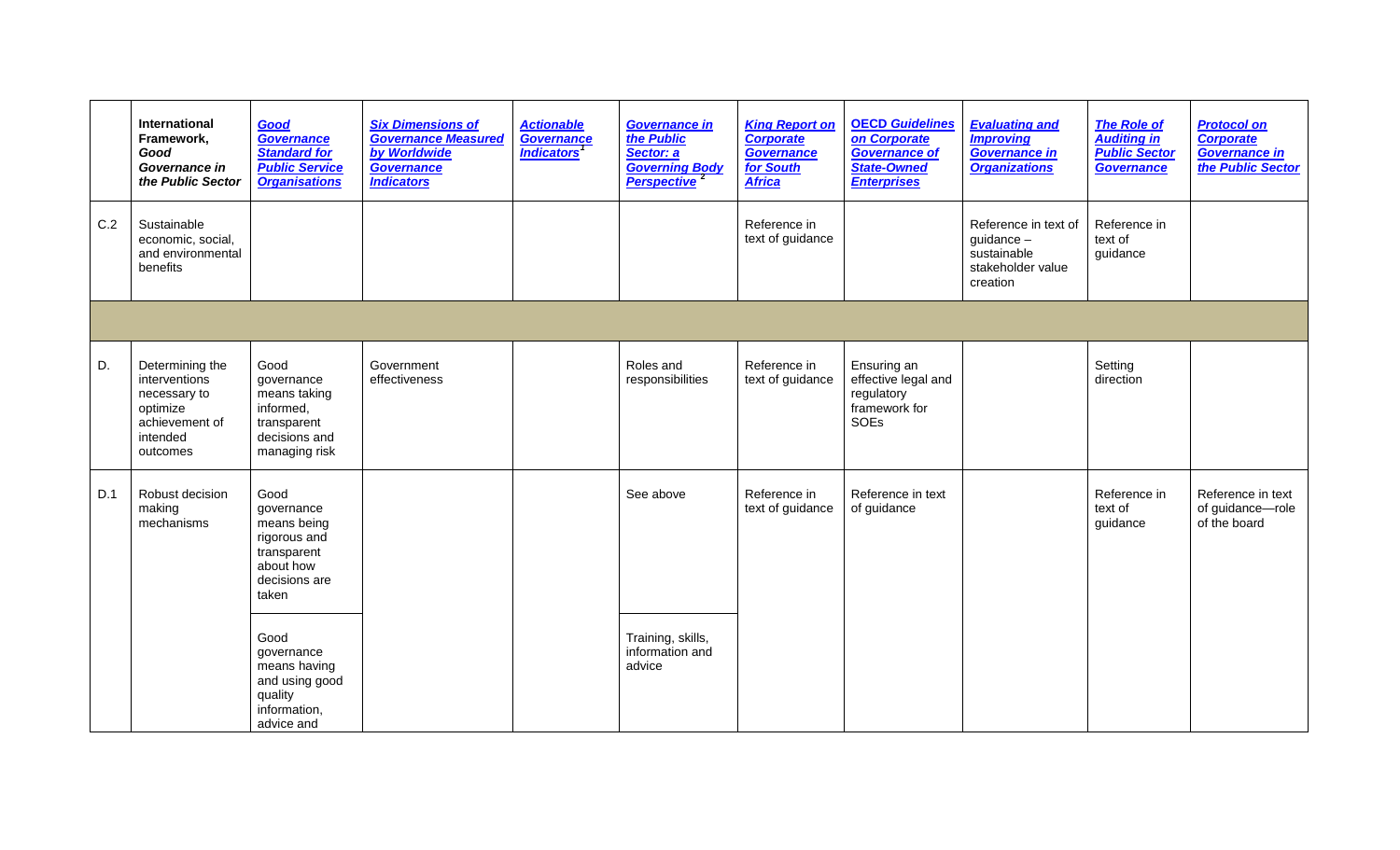|     | <b>International</b><br>Framework.<br>Good<br>Governance in<br>the Public Sector | Good<br>Governance<br><b>Standard for</b><br><b>Public Service</b><br><b>Organisations</b>                                                                                       | <b>Six Dimensions of</b><br><b>Governance Measured</b><br>by Worldwide<br><b>Governance</b><br><b>Indicators</b> | <b>Actionable</b><br><b>Governance</b><br><i><b>Indicators<sup>1</sup></b></i> | <b>Governance in</b><br>the Public<br>Sector: a<br><b>Governing Body</b><br>Perspective <sup>2</sup> | <b>King Report on</b><br><b>Corporate</b><br><b>Governance</b><br>for South<br><b>Africa</b>                                                                                   | <b>OECD Guidelines</b><br>on Corporate<br><b>Governance of</b><br><b>State-Owned</b><br><b>Enterprises</b> | <b>Evaluating and</b><br><b>Improving</b><br><b>Governance in</b><br><b>Organizations</b> | <b>The Role of</b><br><b>Auditing in</b><br><b>Public Sector</b><br><b>Governance</b> | <b>Protocol on</b><br><b>Corporate</b><br><b>Governance in</b><br>the Public Sector |
|-----|----------------------------------------------------------------------------------|----------------------------------------------------------------------------------------------------------------------------------------------------------------------------------|------------------------------------------------------------------------------------------------------------------|--------------------------------------------------------------------------------|------------------------------------------------------------------------------------------------------|--------------------------------------------------------------------------------------------------------------------------------------------------------------------------------|------------------------------------------------------------------------------------------------------------|-------------------------------------------------------------------------------------------|---------------------------------------------------------------------------------------|-------------------------------------------------------------------------------------|
|     |                                                                                  | support                                                                                                                                                                          |                                                                                                                  |                                                                                |                                                                                                      |                                                                                                                                                                                |                                                                                                            |                                                                                           |                                                                                       |                                                                                     |
| D.2 | Planning<br>interventions                                                        | Good<br>governance<br>means taking an<br>active and<br>planned<br>approach to<br>dialogue with and<br>accountability to<br>the public                                            | Regulatory quality                                                                                               |                                                                                | Organizational<br>structures and<br>processes                                                        | The board<br>should oversee<br>the<br>establishment of<br>mechanisms<br>and processes<br>that support<br>stakeholders in<br>constructive<br>engagement<br>with the<br>company. | SOEs should<br>develop and<br>active policy of<br>communication<br>and consultation<br>with shareholders.  | Principle J.<br>Resource allocation<br>should align with<br>strategic direction.          | Setting<br>direction                                                                  | Reference in text<br>of guidance - role<br>of the board                             |
| D.3 | Optimizing<br>achievement of<br>intended<br>outcomes                             | Good<br>governance<br>means making<br>sure that users<br>receive a high<br>quality service<br>Good<br>governance<br>means making<br>sure taxpayers<br>receive value for<br>money |                                                                                                                  |                                                                                | Reference in text<br>of guidance                                                                     | The board and<br>directors should<br>act in the best<br>interest of the<br>company.                                                                                            | Reference in text<br>of guidance                                                                           | The creation and<br>optimization of<br>sustainable<br>stakeholder value.                  | Overseeing<br>results                                                                 | As above                                                                            |
|     |                                                                                  |                                                                                                                                                                                  |                                                                                                                  |                                                                                |                                                                                                      |                                                                                                                                                                                |                                                                                                            |                                                                                           |                                                                                       |                                                                                     |
| Ε.  | Developing the<br>capacity of the<br>entity, including                           | Good<br>governance<br>means                                                                                                                                                      | Government<br>effectiveness                                                                                      | Design<br>institutional                                                        | Training, skills,<br>information, and                                                                | Boards and<br>directors                                                                                                                                                        | The<br>responsibilities of                                                                                 | Principle G. The<br>governing body<br>should understand                                   |                                                                                       | Reference in text<br>of guidance - the<br>board should                              |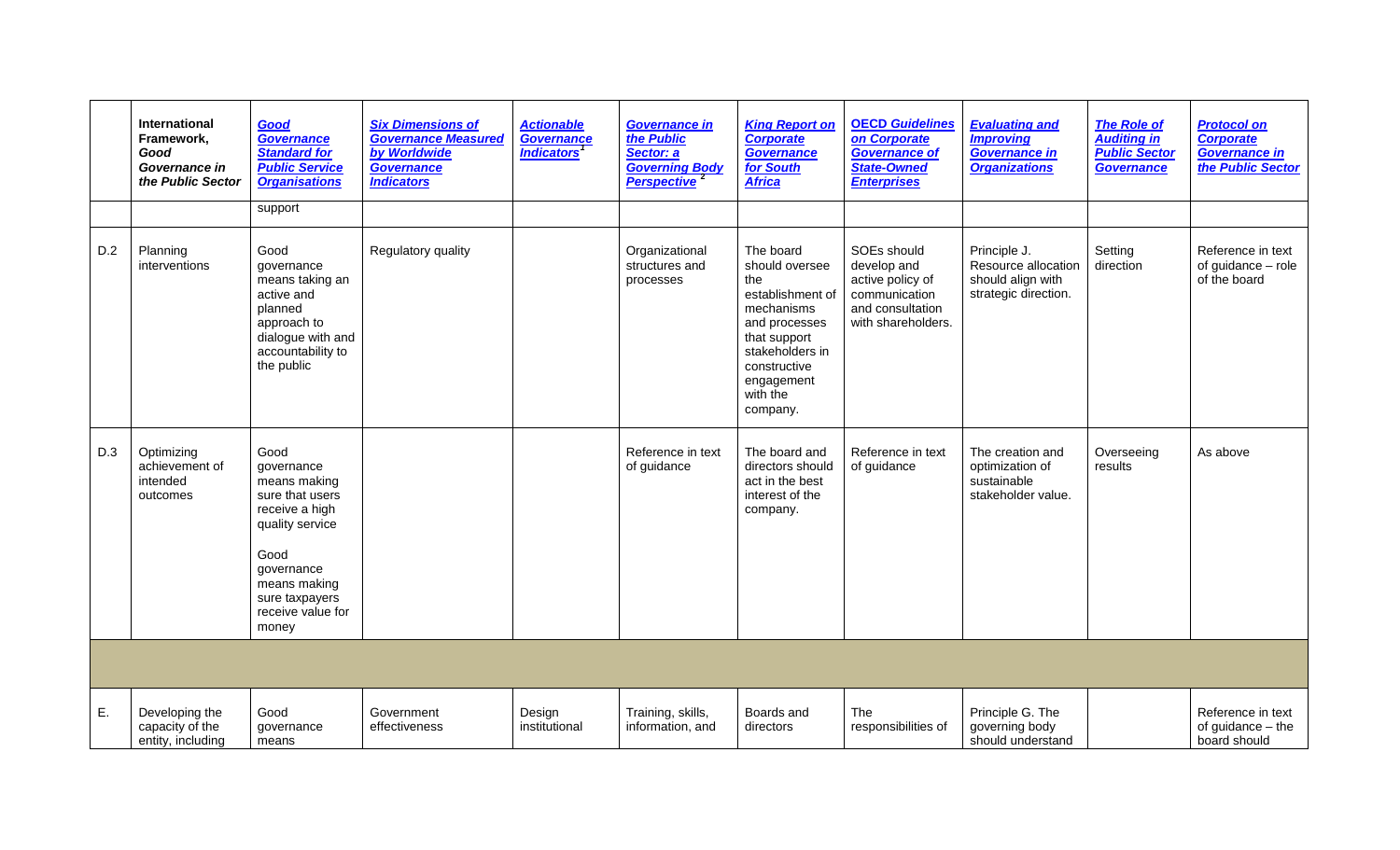|     | <b>International</b><br>Framework,<br>Good<br>Governance in<br>the Public Sector | Good<br>Governance<br><b>Standard for</b><br><b>Public Service</b><br><b>Organisations</b>                                                                                  | <b>Six Dimensions of</b><br><b>Governance Measured</b><br>by Worldwide<br><b>Governance</b><br><b>Indicators</b> | <b>Actionable</b><br><b>Governance</b><br><i><b>Indicators<sup>1</sup></b></i> | <b>Governance in</b><br>the Public<br>Sector: a<br><b>Governing Body</b><br>Perspective <sup>2</sup> | <b>King Report on</b><br>Corporate<br>Governance<br>for South<br><b>Africa</b>                                                      | <b>OECD Guidelines</b><br>on Corporate<br><b>Governance of</b><br><b>State-Owned</b><br><b>Enterprises</b> | <b>Evaluating and</b><br><b>Improving</b><br><b>Governance in</b><br><b>Organizations</b>                                                                                       | <b>The Role of</b><br><b>Auditing in</b><br><b>Public Sector</b><br><b>Governance</b> | <b>Protocol on</b><br><b>Corporate</b><br><b>Governance in</b><br>the Public Sector                                                                     |
|-----|----------------------------------------------------------------------------------|-----------------------------------------------------------------------------------------------------------------------------------------------------------------------------|------------------------------------------------------------------------------------------------------------------|--------------------------------------------------------------------------------|------------------------------------------------------------------------------------------------------|-------------------------------------------------------------------------------------------------------------------------------------|------------------------------------------------------------------------------------------------------------|---------------------------------------------------------------------------------------------------------------------------------------------------------------------------------|---------------------------------------------------------------------------------------|---------------------------------------------------------------------------------------------------------------------------------------------------------|
|     | the capabilities of<br>leadership and<br>individuals                             | developing the<br>capacity and<br>capability of the<br>governing body<br>to be effective.                                                                                   |                                                                                                                  | arrangements                                                                   | advice                                                                                               |                                                                                                                                     | boards of SOEs                                                                                             | the organization's<br>business model, its<br>operating<br>environment, and<br>how sustainable<br>stakeholder value<br>is created and<br>optimized.                              |                                                                                       | ensure there are<br>appropriate and<br>effective<br>induction,<br>education and<br>training programs<br>offered to new<br>and existing board<br>members |
| E.1 | Developing the<br>capacity of the<br>entity                                      | Good<br>qovernance<br>means making<br>sure that<br>appointed and<br>elected<br>governors have<br>the skills,<br>knowledge and<br>experience they<br>need to perform<br>well |                                                                                                                  | Organizational<br>capacity                                                     | See above                                                                                            | The induction<br>and on-going<br>training and<br>development of<br>directors should<br>be conducted<br>through formal<br>processes. | Establishing well-<br>structured and<br>transparent board<br>nomination<br>processes                       | Principle E. The<br>governing body<br>should be properly<br>constituted and<br>structured to<br>achieve an<br>appropriate<br>balance between<br>performance and<br>conformance. |                                                                                       | See above                                                                                                                                               |
| E.2 | Developing the<br>entity's leadership                                            | Good<br>qovernance<br>means<br>performing<br>effectively in<br>clearly defined<br>functions and<br>roles                                                                    |                                                                                                                  | Organizational<br>capacity                                                     | Structures and<br>processes                                                                          | The evaluation<br>of the board, its<br>committees,<br>and the<br>individual<br>directors should<br>be performed<br>every year.      | Reference in text<br>of guidance                                                                           | Reference in text of<br>quidance                                                                                                                                                |                                                                                       | Reference in text<br>of guidance -<br>boards and<br>$directors -$<br>performance<br>assessment                                                          |
|     |                                                                                  | Good<br>qovernance<br>means striking a<br>balance, in the                                                                                                                   |                                                                                                                  |                                                                                | Roles and<br>responsibilities                                                                        |                                                                                                                                     |                                                                                                            |                                                                                                                                                                                 |                                                                                       |                                                                                                                                                         |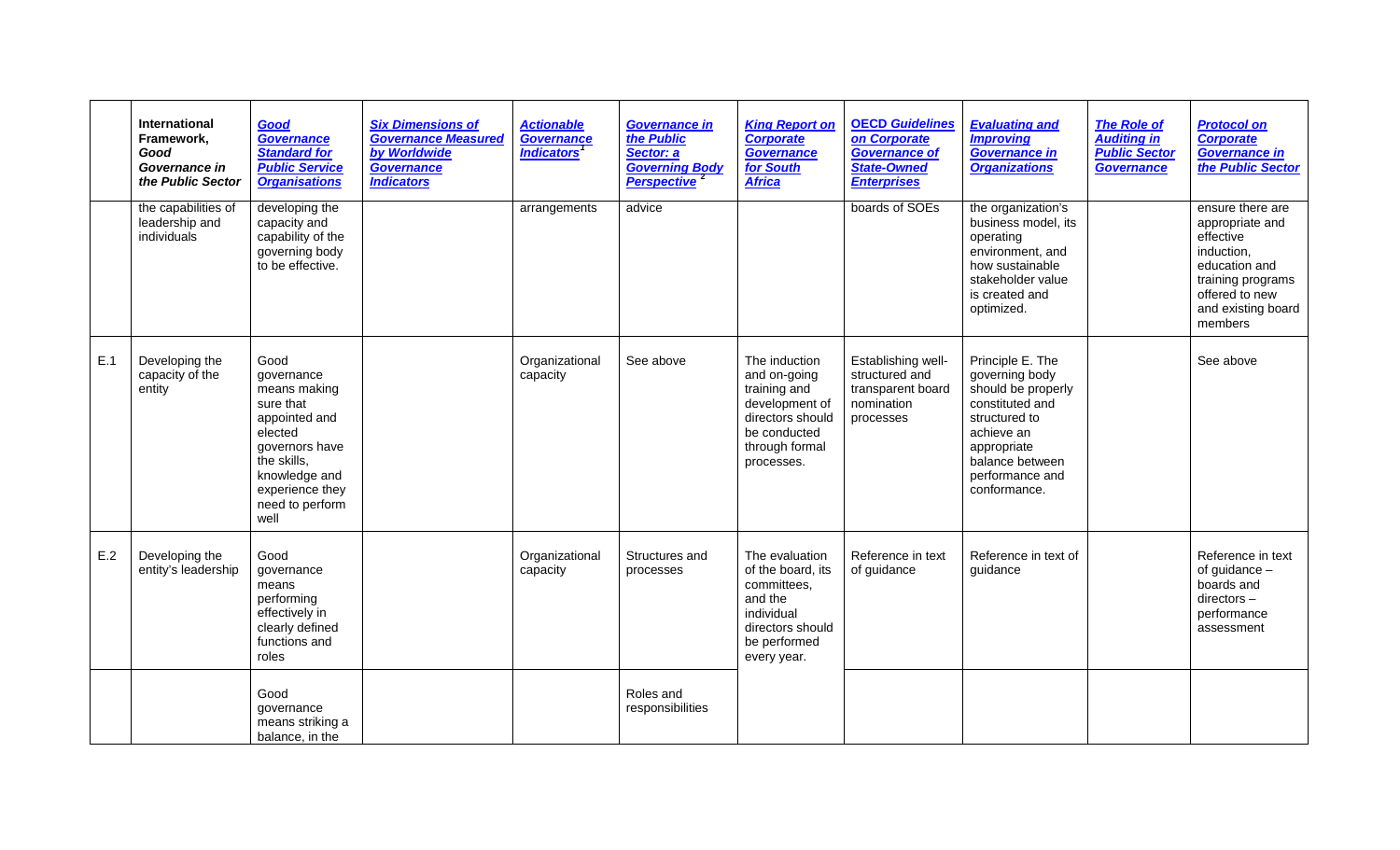|     | International<br>Framework,<br>Good<br>Governance in<br>the Public Sector | Good<br>Governance<br><b>Standard for</b><br><b>Public Service</b><br><b>Organisations</b>                                                                                                     | <b>Six Dimensions of</b><br><b>Governance Measured</b><br>by Worldwide<br>Governance<br><b>Indicators</b> | <b>Actionable</b><br>Governance<br><i><b>Indicators<sup>1</sup></b></i> | <b>Governance in</b><br>the Public<br>Sector: a<br><b>Governing Body</b><br>Perspective <sup>2</sup> | <b>King Report on</b><br><b>Corporate</b><br><b>Governance</b><br>for South<br><b>Africa</b>                        | <b>OECD Guidelines</b><br>on Corporate<br><b>Governance of</b><br><b>State-Owned</b><br><b>Enterprises</b> | <b>Evaluating and</b><br><b>Improving</b><br>Governance in<br><b>Organizations</b> | <b>The Role of</b><br><b>Auditing in</b><br><b>Public Sector</b><br><b>Governance</b> | <b>Protocol on</b><br><b>Corporate</b><br>Governance in<br>the Public Sector                                                                                                    |
|-----|---------------------------------------------------------------------------|------------------------------------------------------------------------------------------------------------------------------------------------------------------------------------------------|-----------------------------------------------------------------------------------------------------------|-------------------------------------------------------------------------|------------------------------------------------------------------------------------------------------|---------------------------------------------------------------------------------------------------------------------|------------------------------------------------------------------------------------------------------------|------------------------------------------------------------------------------------|---------------------------------------------------------------------------------------|---------------------------------------------------------------------------------------------------------------------------------------------------------------------------------|
|     |                                                                           | membership of<br>the governing<br>body, between<br>continuity and<br>renewal                                                                                                                   |                                                                                                           |                                                                         |                                                                                                      |                                                                                                                     |                                                                                                            |                                                                                    |                                                                                       |                                                                                                                                                                                 |
| E.3 | Developing the<br>capability of<br>individuals within<br>the entity       | Developing the<br>capability of<br>people with<br>governance<br>responsibilities<br>and evaluating<br>their<br>performance, as<br>individuals and<br>as a group                                |                                                                                                           | See above                                                               | Structures and<br>processes                                                                          | The induction of<br>and on-going<br>training of<br>directors should<br>be conducted<br>through formal<br>processes. | Reference in text<br>of guidance                                                                           |                                                                                    |                                                                                       | Reference in text<br>of guidance-the<br>board should<br>ensure there are<br>appropriate and<br>effective<br>induction,<br>education, and<br>training programs<br>offered to new |
|     |                                                                           | Good<br>governance<br>means being<br>clear about the<br>responsibilities of<br>non-executives<br>and the<br>executive, and<br>making sure that<br>those<br>responsibilities<br>are carried out |                                                                                                           |                                                                         |                                                                                                      |                                                                                                                     |                                                                                                            |                                                                                    |                                                                                       | and existing board<br>members.                                                                                                                                                  |
|     |                                                                           |                                                                                                                                                                                                |                                                                                                           |                                                                         |                                                                                                      |                                                                                                                     |                                                                                                            |                                                                                    |                                                                                       |                                                                                                                                                                                 |
| F.  | Managing risks and<br>performance                                         | Good governance<br>means making                                                                                                                                                                |                                                                                                           | Governance<br>system                                                    | Control                                                                                              | Reference in text<br>of guidance                                                                                    |                                                                                                            |                                                                                    | Reference in text<br>of guidance                                                      | Reference in text of<br>guidance-risk                                                                                                                                           |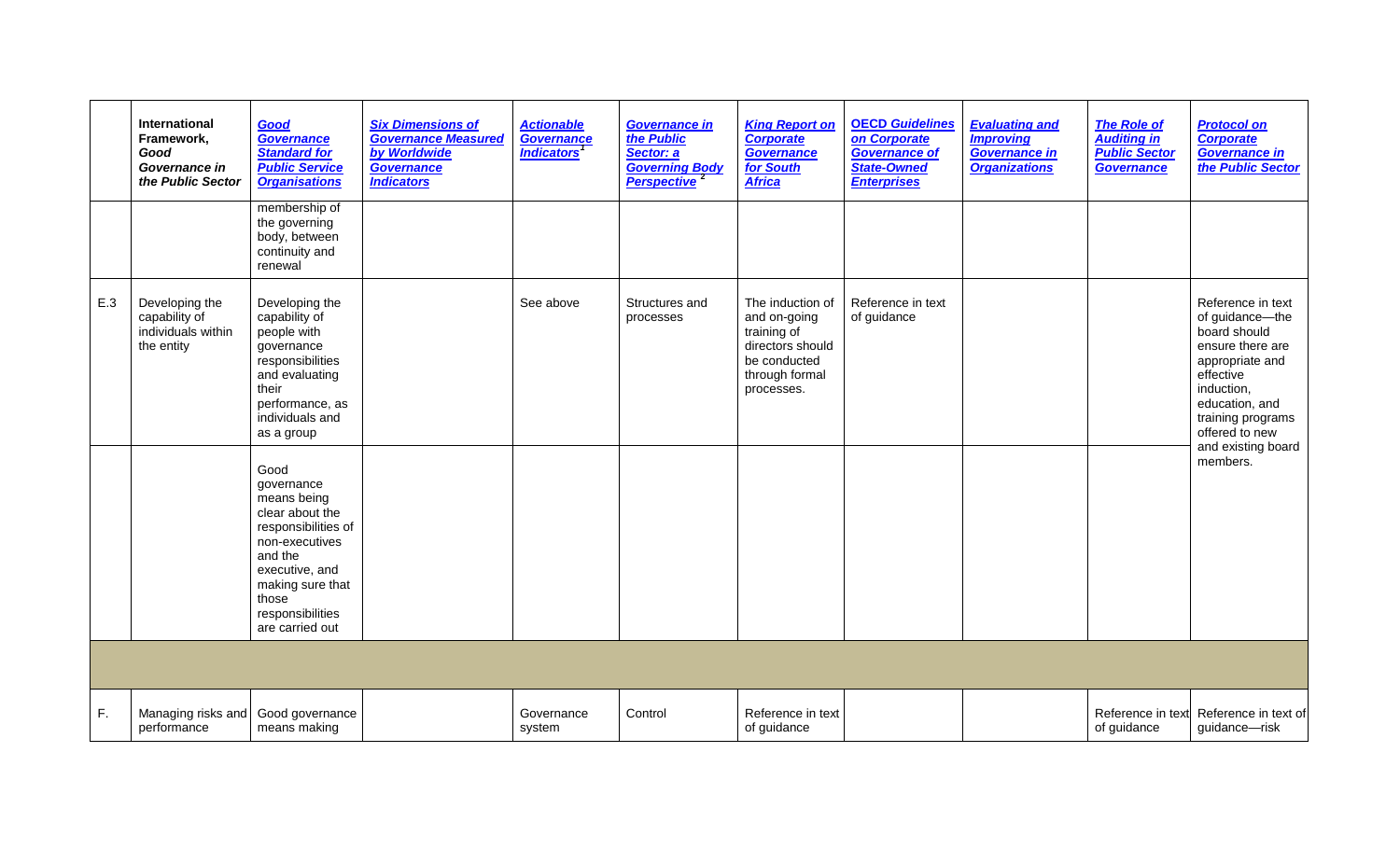|     | International<br>Framework,<br>Good<br>Governance in<br>the Public Sector | Good<br>Governance<br><b>Standard for</b><br><b>Public Service</b><br><b>Organisations</b>                      | <b>Six Dimensions of</b><br><b>Governance Measured</b><br>by Worldwide<br><b>Governance</b><br><b>Indicators</b> | <b>Actionable</b><br>Governance<br><b>Indicators</b> | <b>Governance in</b><br>the Public<br>Sector: a<br><b>Governing Body</b><br>Perspective <sup>2</sup> | <b>King Report on</b><br><b>Corporate</b><br><b>Governance</b><br>for South<br><b>Africa</b>                                                                                   | <b>OECD Guidelines</b><br>on Corporate<br><b>Governance of</b><br><b>State-Owned</b><br><b>Enterprises</b> | <b>Evaluating and</b><br><b>Improving</b><br><b>Governance in</b><br><b>Organizations</b>                                                                    | <b>The Role of</b><br><b>Auditing in</b><br><b>Public Sector</b><br><b>Governance</b> | <b>Protocol on</b><br><b>Corporate</b><br><b>Governance in</b><br>the Public Sector                         |
|-----|---------------------------------------------------------------------------|-----------------------------------------------------------------------------------------------------------------|------------------------------------------------------------------------------------------------------------------|------------------------------------------------------|------------------------------------------------------------------------------------------------------|--------------------------------------------------------------------------------------------------------------------------------------------------------------------------------|------------------------------------------------------------------------------------------------------------|--------------------------------------------------------------------------------------------------------------------------------------------------------------|---------------------------------------------------------------------------------------|-------------------------------------------------------------------------------------------------------------|
|     | through robust<br>control and strong<br>public financial<br>management    | informed,<br>transparent<br>decisions and<br>managing risk.                                                     |                                                                                                                  | performance                                          |                                                                                                      |                                                                                                                                                                                |                                                                                                            |                                                                                                                                                              |                                                                                       | management                                                                                                  |
| F.1 | Managing risk                                                             | Good governance<br>means making<br>informed,<br>transparent<br>decisions and<br>managing risk.                  |                                                                                                                  |                                                      | Risk management                                                                                      | The board should<br>be responsible<br>for the<br>governance of<br>risk.                                                                                                        |                                                                                                            | Principle I. Effective<br>and efficient<br>enterprise risk<br>management should<br>form an integral part<br>of an organization's<br>governance system.       | Reference in text<br>of guidance                                                      | See above                                                                                                   |
| F.2 | Managing<br>performance                                                   | Good<br>qovernance<br>means being<br>clear about the<br>functions of the<br>governing body                      |                                                                                                                  |                                                      | Performance<br>measures                                                                              | The board<br>should oversee<br>the<br>establishment of<br>mechanisms<br>and processes<br>that support<br>stakeholders in<br>constructive<br>engagement<br>with the<br>company. | Responsibilities of<br>the boards of<br>SOEs                                                               | Principle H. The<br>governing body<br>should provide<br>strategic direction<br>and oversight in<br>both the<br>performance and<br>conformance<br>dimensions. | Correcting<br>course                                                                  | SOEs are<br>managed in the<br>best interests of<br>the SOEs,<br>shareholders, and<br>other<br>stakeholders. |
| F.3 | Robust internal<br>control                                                | Good<br>qovernance<br>means making<br>sure that an<br>effective risk<br>management<br>system is in<br>operation |                                                                                                                  |                                                      | Internal control                                                                                     | The board<br>should report on<br>the<br>effectiveness of<br>the company's<br>system of<br>internal<br>controls.                                                                |                                                                                                            | Reference in text of<br>quidance                                                                                                                             | Reference in<br>text of<br>guidance                                                   | Reference in text<br>of guidance                                                                            |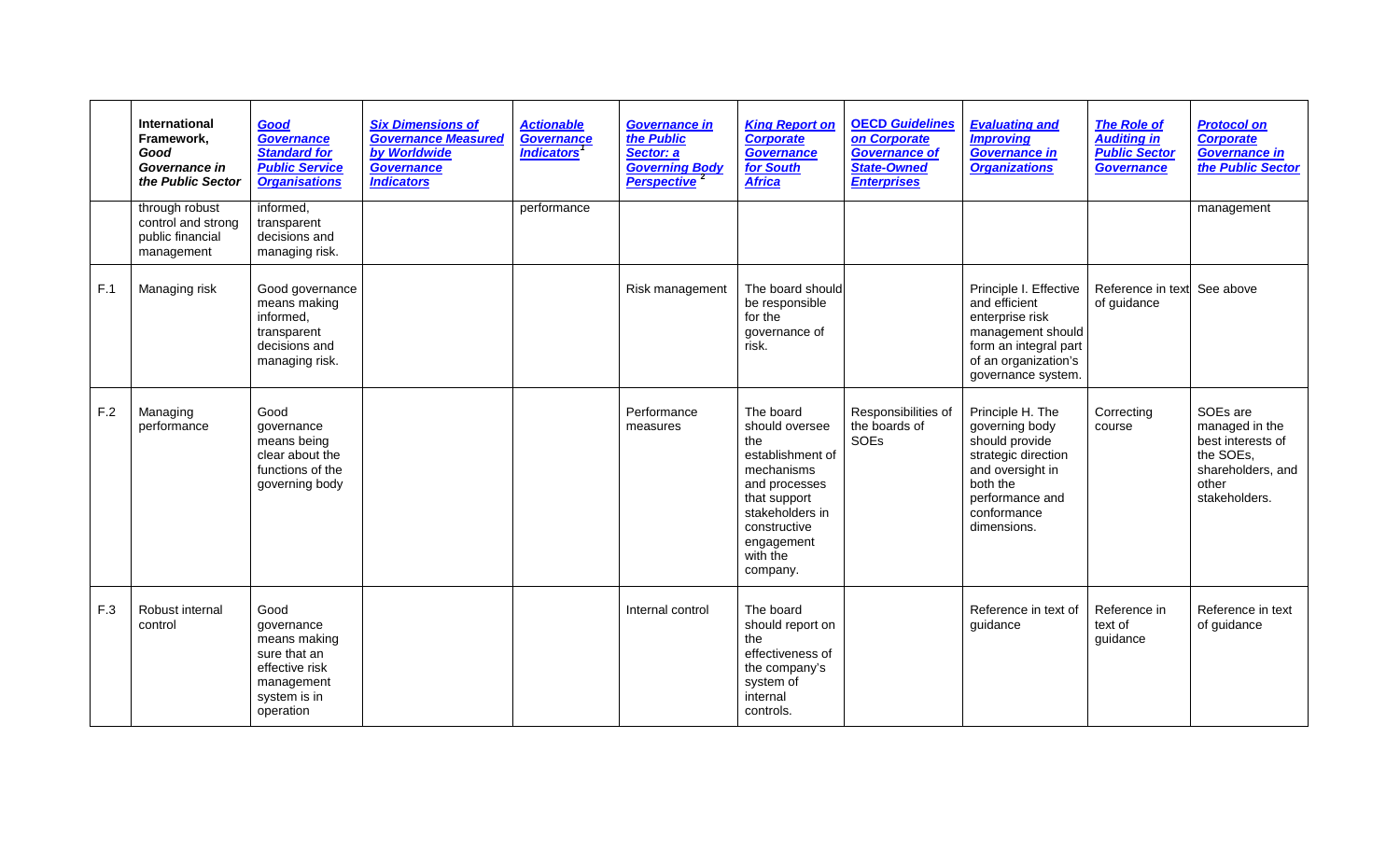|     | <b>International</b><br>Framework,<br>Good<br>Governance in<br>the Public Sector | Good<br><b>Governance</b><br><b>Standard for</b><br><b>Public Service</b><br><b>Organisations</b> | <b>Six Dimensions of</b><br><b>Governance Measured</b><br>by Worldwide<br><b>Governance</b><br><b>Indicators</b> | <b>Actionable</b><br>Governance<br><i><b>Indicators<sup>1</sup></b></i>                                                                                          | <b>Governance in</b><br>the Public<br>Sector: a<br><b>Governing Body</b><br>Perspective <sup>2</sup> | <b>King Report on</b><br><b>Corporate</b><br><b>Governance</b><br>for South<br><b>Africa</b>                           | <b>OECD Guidelines</b><br>on Corporate<br><b>Governance of</b><br><b>State-Owned</b><br><b>Enterprises</b>                | <b>Evaluating and</b><br><b>Improving</b><br><b>Governance in</b><br><b>Organizations</b>                                                                                                                                                                                                                                                                                                                                                                                            | <b>The Role of</b><br><b>Auditing in</b><br><b>Public Sector</b><br>Governance | <b>Protocol on</b><br><b>Corporate</b><br><b>Governance in</b><br>the Public Sector                             |
|-----|----------------------------------------------------------------------------------|---------------------------------------------------------------------------------------------------|------------------------------------------------------------------------------------------------------------------|------------------------------------------------------------------------------------------------------------------------------------------------------------------|------------------------------------------------------------------------------------------------------|------------------------------------------------------------------------------------------------------------------------|---------------------------------------------------------------------------------------------------------------------------|--------------------------------------------------------------------------------------------------------------------------------------------------------------------------------------------------------------------------------------------------------------------------------------------------------------------------------------------------------------------------------------------------------------------------------------------------------------------------------------|--------------------------------------------------------------------------------|-----------------------------------------------------------------------------------------------------------------|
| F.4 | Strong public<br>financial<br>management                                         | Good<br>governance<br>means being<br>clear about the<br>functions of the<br>governing body        |                                                                                                                  | Example of<br>application-<br>Actionable<br>Governance<br>Indicators<br>(AGIs): Public<br>Expenditure and<br>Financial<br>Accountability<br>(PEFA)<br>Indicators | Budgeting,<br>financial<br>management, and<br>staff training                                         | The board<br>should<br>appreciate that<br>strategy, risk,<br>performance,<br>and<br>sustainability<br>are inseparable. | The boards of<br>SOEs should be<br>assigned a clear<br>mandate and<br>responsibility for<br>the company's<br>performance. | Principle H. The<br>governing body<br>should provide<br>strategic direction<br>and oversight in<br>both the<br>performance and<br>conformance<br>dimensions.<br>$\ddot{}$<br>Principle K. The<br>governing body<br>should periodically<br>measure and<br>evaluate the<br>organization's<br>strategic direction<br>and business<br>operations, and<br>follow up with<br>appropriate actions<br>to ensure<br>appropriate<br>progress and<br>continued<br>alignment with<br>objectives. | Overseeing<br>results<br>Correcting<br>course                                  | Reference in text<br>of guidance-<br>subject to the<br>South African<br><b>Public Finance</b><br>Management Act |
|     |                                                                                  |                                                                                                   |                                                                                                                  |                                                                                                                                                                  |                                                                                                      |                                                                                                                        |                                                                                                                           |                                                                                                                                                                                                                                                                                                                                                                                                                                                                                      |                                                                                |                                                                                                                 |
| G.  | Implementing<br>good practices in                                                | Good<br>governance                                                                                | Voice and accountability                                                                                         |                                                                                                                                                                  | Accountability for<br>public money                                                                   | The board<br>should ensure                                                                                             | Transparency and<br>disclosure                                                                                            | Principle L. The<br>governing body                                                                                                                                                                                                                                                                                                                                                                                                                                                   | Accountability                                                                 | Reference in text<br>of guidance-                                                                               |